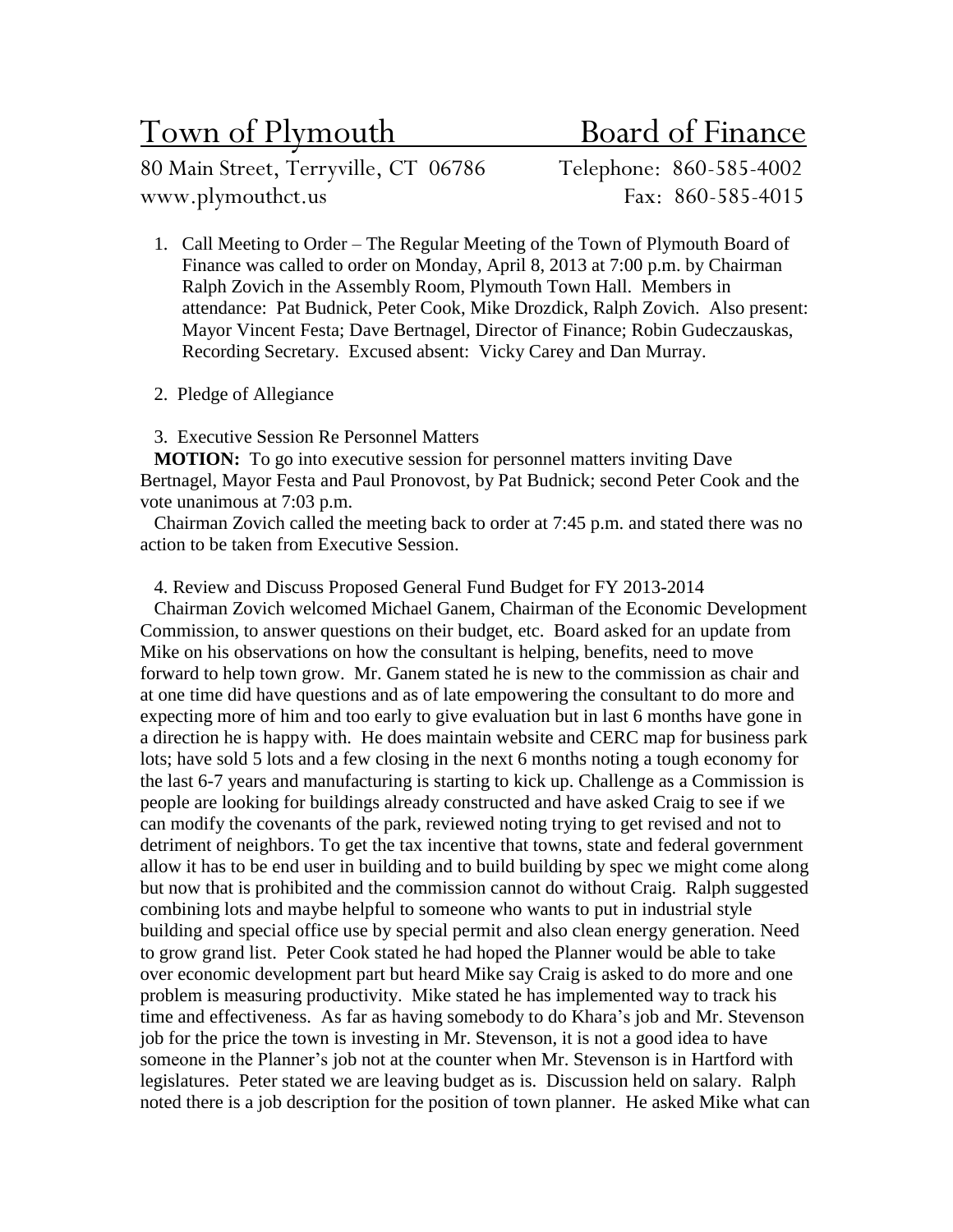the BOF do for economic development. Mike Ganem noted they are making good stride with resources have. Ralph noted copy of minutes from their March 13th meeting and questioned South Riverside Avenue property. Mike stated the owner of that property is taken on a huge project and getting bogged down with legal issues and hopefully will be straightened out. Ultimately he wants to hold taxes firm and land holds no value with environmental issues on that property. He will get minutes with backup monthly; website recently updated and good things coming.

Dave distributed and reviewed updated draft budget; areas in question/to be discussed are in color; as of 4/7/13 recommend \$39,164,265 or \$24,3770 expenditure increase or .63% over last year in spending. Of that \$123,115 is for the BOE and remainder on town side. Biggest concern is revenue side. If approved today looking at .70 mil increase. This covers all wage increases for employees. Budget review of areas in question:

#### Human Resources

HR Director - \$40,000; number of hours for this salary and request as expenditures have been about \$55,000 from contract negotiations; request was \$50,000 and board had stated to keep at same level of \$40,000. Mayor Festa stated employee handbook almost done; noted investigations going on, termination hearings and research, getting subpoena and issues do not see every day; investigations will come to close shortly both unemployment and fraud and will set tone for rest of employees; unemployment and workers compensation took months on end and brought premium issue to almost zero percent; he feels 40,000 for next year can be worked within. Stay at 40,000

### Board of Finance

Fuel Adjustment – decrease from 30,000 to 27,500 – Dave noted commodities and have had this line item and due to fact of fluctuating rates of gasoline costs etc.; discussion held and will lower to \$10,000.

#### Tax Collector

Tax Collector salary – Dave has done analysis and she is highly underpaid compared to other towns with same demographics, reviewed. He noted the town clerks salary is about 3000 difference; discussion held. Ralph noted tax collector is extension of finance director in terms of revenue. Board will wait; Dave will give comparative analysis. Peter reviewed salaries of other town employees noting her salary is lower than those listed.

#### Employee Benefits

Health Insurance at 1,360,000 due to increase of Obama care and will have new census on Thursday; can bring down to \$1,350,000; agreed. He noted we have saved in police department with employees who came in and did not need benefits.

Wage/Benefit Adjustment down to \$20,000 from \$85,000

Long Term Liabilities funding renamed with 100,000

Police Department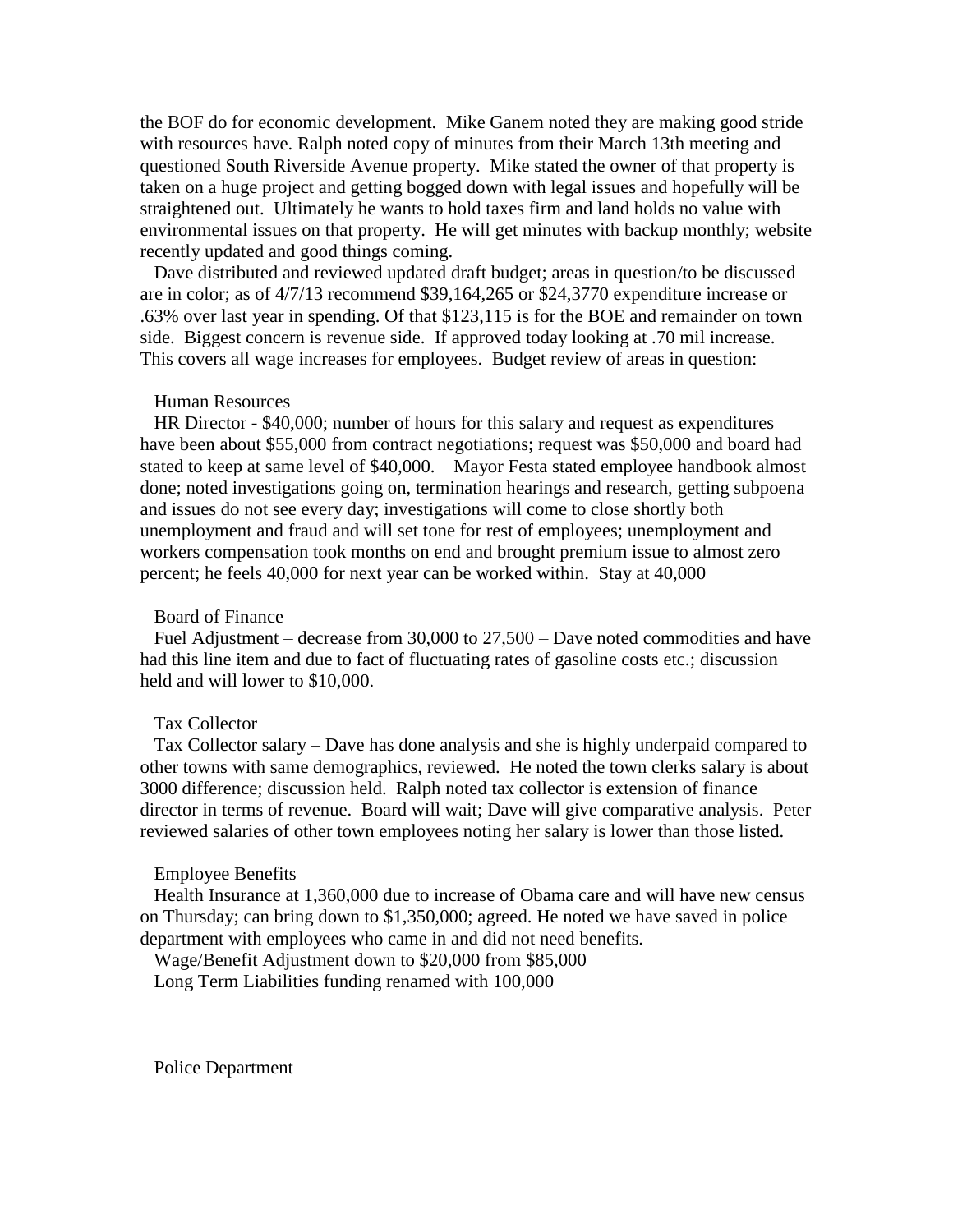Overtime – reduction from 100,000 to 80,000 manageable and it will be enforced and edict from this board; staffing patterns have to be adjusted and will have palatable outcome. Ralph noted person coming on for  $3<sup>rd</sup>$  shift.

Emergency Management Director - salary at \$4000; \$700 increase and half is reimbursable

Animal control – dog pound expenses original was \$10,000 and now at 11,000 – Dave will reverse and should be 10,000 in dog pound expense

Fire House software – Dave noted pulled and technology department is looking into it Transfer Station – Dave noted overtime was brought back to current level of 30,000 Public works took out 2,000 Maintenance garage overtime cut 5,000 Environmental compliance went down by 4,000

## Public Health

Part Time Assistance – Dave added in as request of Abby at last meeting for this person 5 hours per week and recommended as result of reduction in Dr. Scappaticci as medical director; place holder for medical director is \$500 and bring down to \$100

Contract services, \$500; dues/subscriptions, \$500; should be 400 and 350

\$4160 equates to \$16 per hour; chairman feels strongly for this; discussion held noting for this amount we have someone in town hall to assist people with this online application which can only be done on line. Dave to get a better understanding of how this will happen and do we have infrastructure to allow this; Chairperson will be invited to attend on Thursday night.

CMED assessment – goes by population and awaiting exact assessment and may need to add another \$100

Terryville Library

004 Part time salaries – Dave received something from Lynn on salaries and will forward to this board for discussion on Thursday

Plymouth Library Library Contributions - \$24,500; never received anything; keep at 24,000

Parks & Rec budget will remain as is, concern is what usage of personnel that are existing and what are they doing in the winter, Dave noted this budget has been cut over the years and this budget is true operational cost and not extras.

Ana and Ted are coming Thursday and need to finalize revenues; current delinquent taxes and projections for next year

Land Use Department

Enforcement Officer, \$35,000 – Dave stated assuming reduced back to 25 hours per week